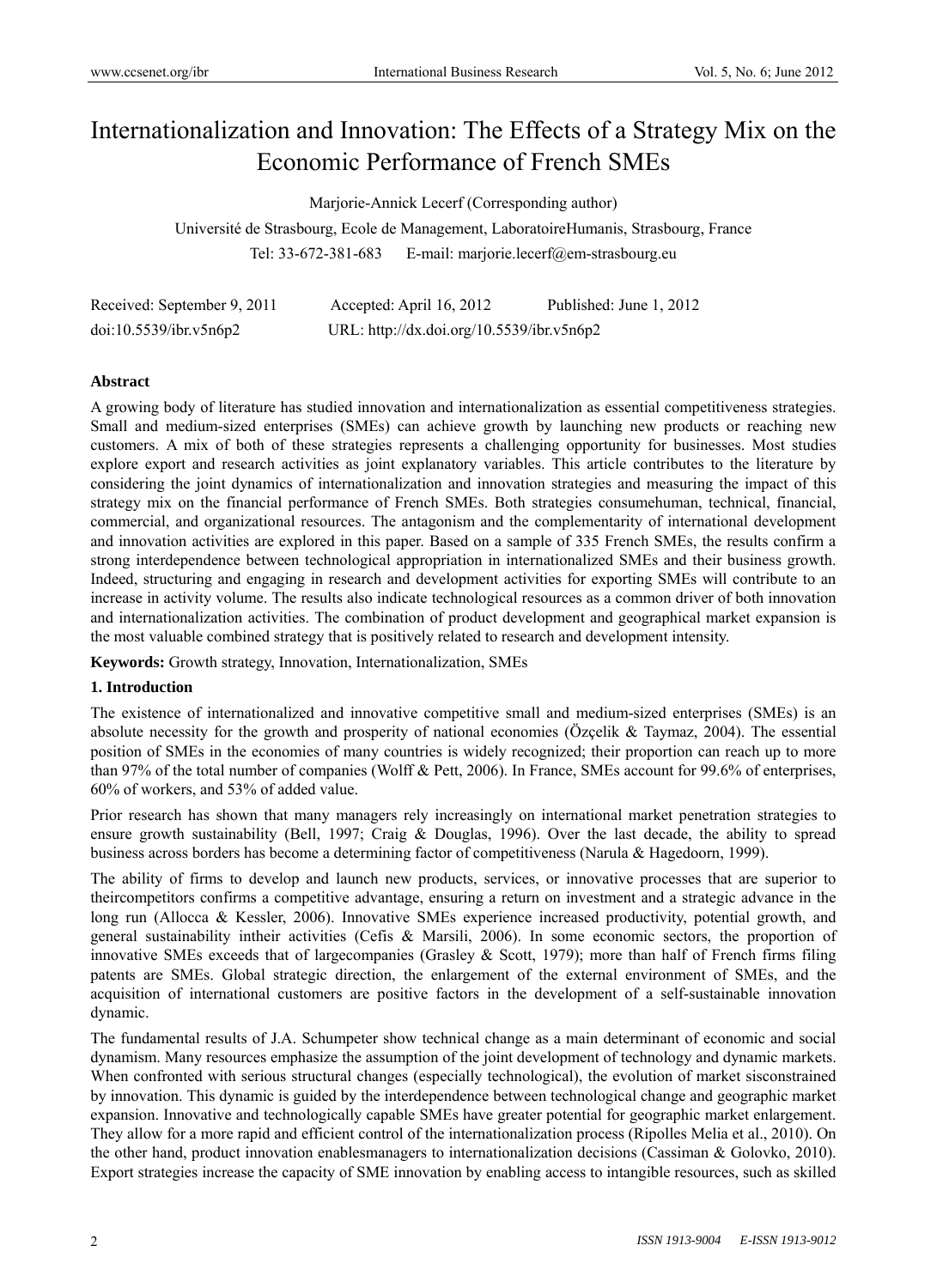labor (Tiwari & Hawk, 2007). According to Gabrielsson et al. (2004), global activities allow direct access to business partners and international experts in venture capital markets.

French SMEs are not assecure aslarger firms; this instability slows their internationalization. Only 8% of European SMEs engage in exportation (European Commission, 2007). The proportion of exporters in French SMEs is about 4% (CGPME (Note 1) et Observatoire des PME (Note 2), 2008). In comparison, the proportion of SME exporters in Germanyis 11%. Only 8% of sales are made by French SMEs in foreign markets, compared to 14% for German SMEs. Implementing mixed strategies seems to result in major difficulties for SMEs. Because they consume tremendous financial, technological, commercial, and human resources, innovation or internationalization strategies are limited by the size of SMEs. Auditing afirm's resources is a critical step in estimatingthe potential success of such growth strategies as innovation and internationalization. Considered fragile actors in terms of resources, SMEs maintain performance through high flexibility (Wolff & Pett, 2006). The synergy expected as a consequence of the joint development of both strategies is limited by the low transferability of resources. Indeed, cultural and institutional distances can drastically reduce the transmission of skills and knowledge.

Do internationalized innovative firms exhibit the best performance? Does a mixed strategy of innovation and internationalization allow greater business performance for French SMEs? This research answers these questions and was performed in two stages. First, we will measure the potential growth of exporting SMEs by applying innovation or duplication strategies. Second, we will studythe impact of technological and financial resources on innovation codification and the intensity of internationalization.

The first step will rely on previous research to explore the correlation between innovation and international development. Then, a TOBIT model will allow for the measurement of the shared indicators of innovation and export intensity using a database consisting of 335 French SMEs. The results establish that a mixed strategy is a growth catalyst for SMEs. Specifically, technological resources are key drivers of internationalization and codified innovation in French SMEs. Financial performance, the size of the company, and its cash flow are all levers of codified innovation in SMEs.

While most research studies distinguish between the indicators of innovation and internationalization, our approach is more focused on the connections between these two strategies and how they complement each other. This article provides critical business performance information, allowingfor detailed future research on the competitiveness of SMEs. The hypotheses provide managerial guidelines for resource allocation in innovation and internationalization fields.

#### **2. Theoretical Background and Development of the Hypotheses**

The following analysis studies the complex relationship between internationalization intensification and innovation in SMEs. A higher degree of internationalization positively affects a firm's capacity to develop innovation performance (Kafouros et al., 2008). Other research shows the specific influence of innovation and technological capabilities on internationalization strategies and growth.

## *2.1 Internationalization and Innovation: Complementarity of a Strategic Duo*

According to recent studies of SMEs, innovation activities are conditioned by the limitation of resources (Wolff & Pett, 2006). A company may face difficulties due to a lack of resources (Julien & Carrier, 2002). Activity internationalization provides SMEs theopportunity to increase their resources by reaching new markets. This leverage frees internal financial resources. Access to external financing is also improved through export activities, providing convenient access to new networks of potential investors more willing to participate in innovation efforts. The empirical test from Lovdal and Neumann (2010) established that firms in the energy industry use internationalization to overcome the capital access barrier to market entry. The increase of sunk costs of research and development requires companies to grow beyond their borders to cover expenses.

This network effect is not limited to the financial dimension. Innovation in SMEs consists of an interactive model where technology emerges from the conjunction of several organizations at different stages of the process (Saren, 1990). The innovation process is based on acompany's ability to activate its existing and available internal knowledge. It also depends on the firm's capacity to gain knowledge from external sources through imitation strategies, licensing acquisition, partnerships, or the purchase of patents. SMEs constantly cooperate with customers, competitors, and/or suppliers within their business environment (Woolgar et al., 1998). The intensity of external cooperation depends on the economic activity sector (Baldwin & Peters, 2001). Innovation activities are intensely correlated to the economic sector (De Jong & Vermeulen, 2006). According to Handfield (1999), SMEs operating within an industry or with technologically advanced suppliers have higher innovation potential. Proximity and exchange with universities, science parks, and public institutions are significant in the justification of innovation and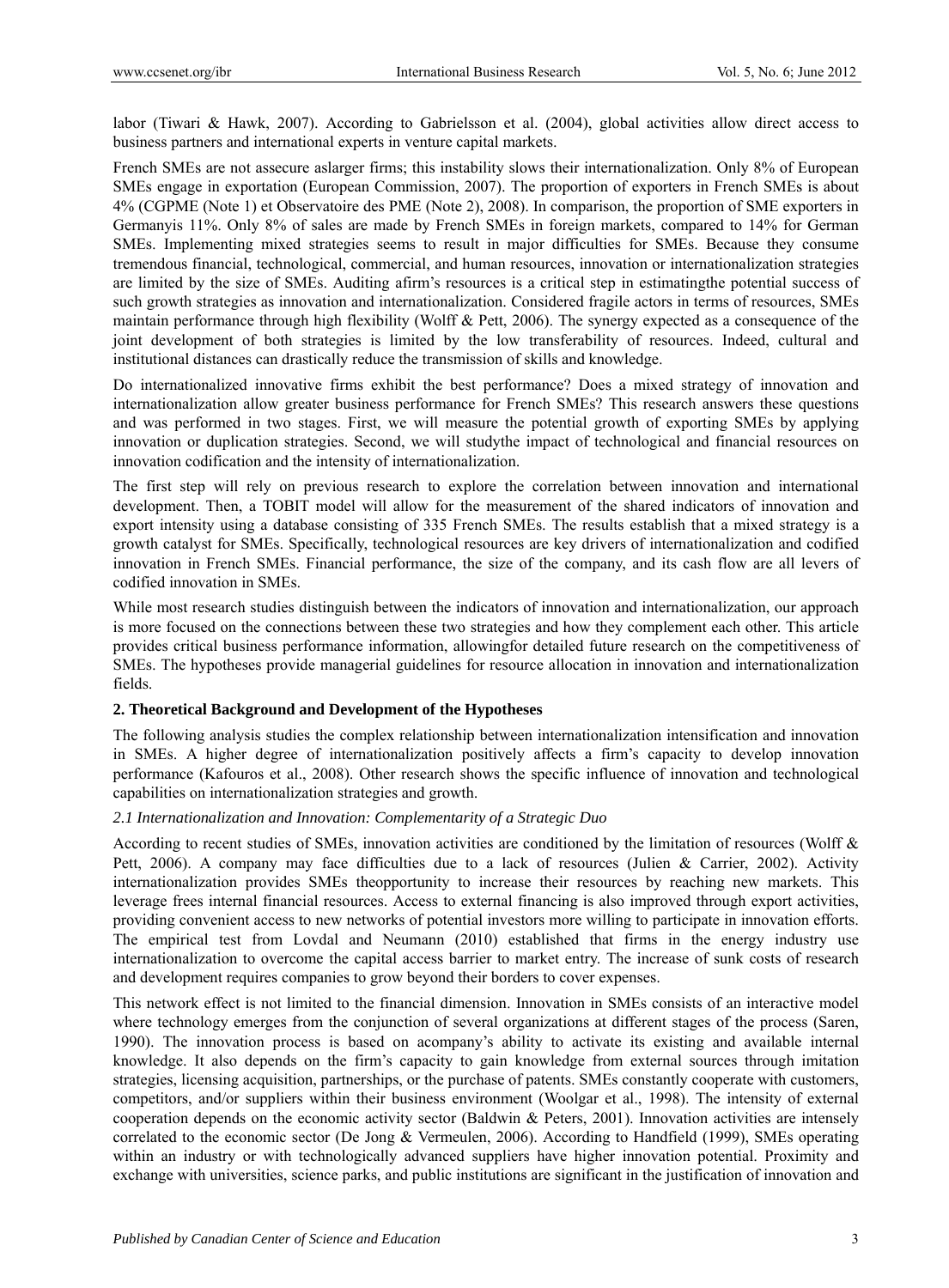the adaptability to environmental changes (Löfsten & Lindelöf, 2002). The geographic restrictions of SME activities in a local business constrain itsinnovation capabilities (Rothwell & Zegveld, 1982). However, a geographical expansion of activities allows for the enrichment of the corporate network on a global scale. It also offers a variety of complementary potential contacts and skill transference. Internationalization provides opportunities tolearn new skills through foreign markets (Hitt, Hoskisson & Kim, 1997).

The geographical diversification of customers in the internationalization process stimulates customer demand formulation. Prearranged proximity allows access to critical information in terms of current and potential customers' expectations (Julien & Carrier, 2002). As anagent of new ideas or needs, customer diversity is a source of innovation. Flexible SMEs will adjust and followa new path of research and development (Root-Bernstein, 2003). Much research considers customers as the main lever of product innovation (Oakey et al., 1988). The connections developed by SMEs provide strategic information that guide innovation (Yap & Souder, 1994).

Acaravci and Ural (2012) demonstrated the role of innovation inthe internationalization of Turkish companies. The potential of export activities increases as a result of the endogeneity of innovation activities (Vandenbussche & Van Beveren, 2010). Furthermore, product innovation is presented as a major lever of the propensity of German companies to export (Becker & Egger, 2009). Drieffield Higon drew similar conclusions related to businesses in the UK in 2005. According to the seauthors, product and process innovations contribute equally to internationalization.

#### *2.2 Limitations of Internationalization as a Lever for Innovation*

The evidence presented above demonstrates significant resource mobilization synergy potential between internationalization strategies and innovation activities. However, the transferability limits of these resources in the development of international markets remain real. Cognitive diversity between different cultures affects information flow. The benefit of the synergies developed in the previous section (2.1) requires an anticipation of international constraints. Strategic and managerial skills are a scarce resource in SMEs and may require a choice between internationalization and innovation to optimize the growth of a firm. The next question is based on the profit maximization of SMEs through innovation strategies and internationalization (Kyläheiko et al., 2011). Profits related to innovation and technological capabilities present major difficulties in protecting knowledge that is non-rival. According to Teece (1986), the solution is based on the protection of intellectual property through patenting.

To summarize our discussion on the characteristics, resources, and transferability of technological skills and potential synergies in SMEs:

1. If SMEs codify and legally protect their technology skills, innovation strategies and internationalization are complementary.

2. If SMEs do not codify and legally protecttheir technological skills, the application of these strategies remains possible. However, the structure will face significant transaction costs in order to benefit from synergy. In the case of arbitration between the two strategies, innovation remains a priority in order to sustain activitiesthat can be geographically expanded in the future (Rugman & Li, 2007).

Ansoff's (1965) studies regarding the concept of internationalization strategy suggest the active exploration of new markets. Johanson and Vahlne studied the incremental nature of internationalization in 1977 to finally focus on organization and knowledge in recent years (Table 1).

H1. Mixed strategy internationalization-innovation allows a higher growth potential than a single internationalization strategy.

Profitability is the long-term objective of abusiness. In the medium term, growth may be itspriority. The fastest growth method is a combination of internationalization (new markets) and new products or processes (competitive advantage). Born-global SMEs are the best example of this strategy (Pearce & Papanastassiou, 2006). According to Aw et al. (2005), export activities and research and development combined allow the maximization of profits. In 2011, these authors also demonstrated close relationships between research and development, exports, and business productivity. A strategy of innovation and internationalization along with the existence of critical size isan essential combination for the survival of Italian firms (Giovannetti et al., 2011).

#### Insert Table 1 Here

#### *2.3 The Technological Capabilities in the Growth Strategies of SMEs*

Technological capabilities refer to technological knowledge gathered within the firm through cumulative research and development activities. These capabilities include expertise in technology and potential innovation based on the technical resources of the firm, allowing for the development of a stock of new technologies and knowledge. These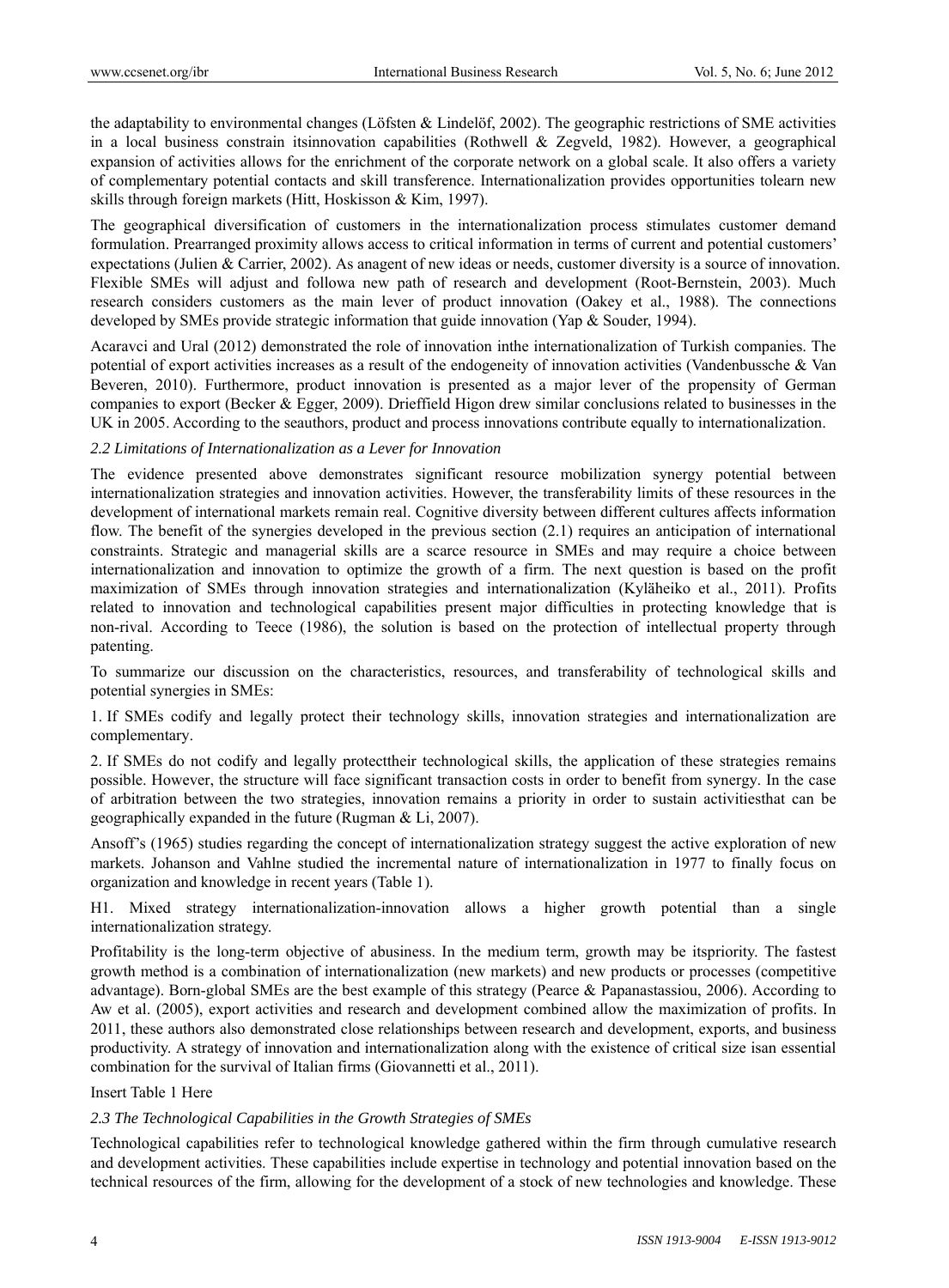capabilities also generate licenses and patents, creating new profits (Mansfield, 1984). Technological expertise gives SMEs the capacity to identify environmental opportunities and enables efficiency through the development of new products or processes.

H2. Accumulated technological capabilities improve the innovation codification of French SMEs.

Considered a slow and sequential process since the Uppsala School (Johanson & Vahlne, 1990), the internationalization strategy of SMEs has been described as an incremental progression based on accumulated experiences in the foreign market. This approach has been moderated by the study of born-global SMEs (Knight & Cavusgil, 1996) or globalized startups (Oviatt & McDougall, 1994) that were internationalized before their long-lasting implantation in the domestic market. The linear justifications of internationalization have gradually declined for explanations based on the resources of SMEs (Brouthers, Brouthers & Werner, 2008). The accumulation of resources and technological know-how offering a competitive advantage is transferable to international markets (Julien & Ramangalahy, 2003). Innovation is then defined as the strategy that permits competitiveness.

H3. The intensity of international trade depends on the technological capabilities of SMEs.

H4. French SMEs with higher cash flow and financial capabilities have a greater potential for codified innovation.

H5. Codified innovation depends on the intensity of internationalization.

Empirical results demonstrate that an increase in export activities from firms in industrialized countries stimulates patent accumulation (Chang et al., 2011).

#### **3. Methodology**

#### *3.1 Data*

A database (Note 3) was built using different approaches to test the hypotheses. Data were collected from two existing databases that are updated every six months: Dianeand Astree. Astree (Coface-Bureau Van Dijk) provides information about a firm's age, economic sector, geographic location, and size. Diane provides basic indicators related to global turnover; export turnover; research and development costs; profitability; and the number of concessions, patents, and similar rights over the last 10 years. Our database was built using random stratified sampling. Categories relevant to the present research were selected. Size and economic sector were considered the two critical elements in the internationalization of SMEs. To assemble the database, the following were considered: the number of employees (firm size) and the NAF (Note 4) code (sector). These variables allowed for the aggregation of companies with similar or close issues. The sample was composed of independent SMEs with less than 25% of their capital held by a group. We identified a sample consisting of 50% micro enterprises (Note 5), 31% small enterprises, and 19% medium-sized enterprises. This is consistent with the total repartition of French SMEs. The amount of micro enterprises outweighs the two other groups. The proportion is even higher in the population of French SMEs; it is reduced in our database to obtain significant conclusions for the three groups that werestudied.

*The current classification from the European Commissionis consistent for controlling the stratification of our database. The final sample does not include firms with less than 8 employees to ensure the homogeneity of concerns in terms of innovation and internationalization. All SMEs in the database are independent, (larger companieshold less than 25% of their capital). Our sample includes 335 firms, representing 14 economic sectors: 12 from the* industrial sector (85%) and 2 from the service sector (15%). These percentages are consistent with the export *activities of SMEs.* 

As exploredin the first part of this article, literature on the subject is abundant and heterogeneous. The primaryresults were prioritized to determine their respective roles. Resource capital, knowledge investing, organizational structure, and competitive environment fit with innovation development and influence the scientific, technological, organizational, financial, and commercial activities of SMEs (Landry & Amara, 2005). The research and development is one of these activities; however, the level of involvement in research and development is not the exclusive predictor variable of innovation (Adams et al., 2006). Empirical works show a relationship between research and development and innovation (Adams et al., 2006; Raymond & Pierre, 2007). The establishment of this connectionis requiredin the case of SMEs (Carmel & Nicholson, 2005). These results confirm that research and development is an input in the process of innovation rather than a measure of innovation.

#### *3.2 Variable Measurement*

3.2.1 Innovation and Internationalization Characteristics and Performance of French SMEs

Descriptive statistics are presented in Table 2. The 335 SMEs are divided into 14 economic sectors. The average export turnover is 113 K $\epsilon$  per employee per year. Global turnover per employee is 537 K $\epsilon$ , and the average profit per employee per year is about 6 K€. Our sample includes companies investing an average of 22 K€ in research and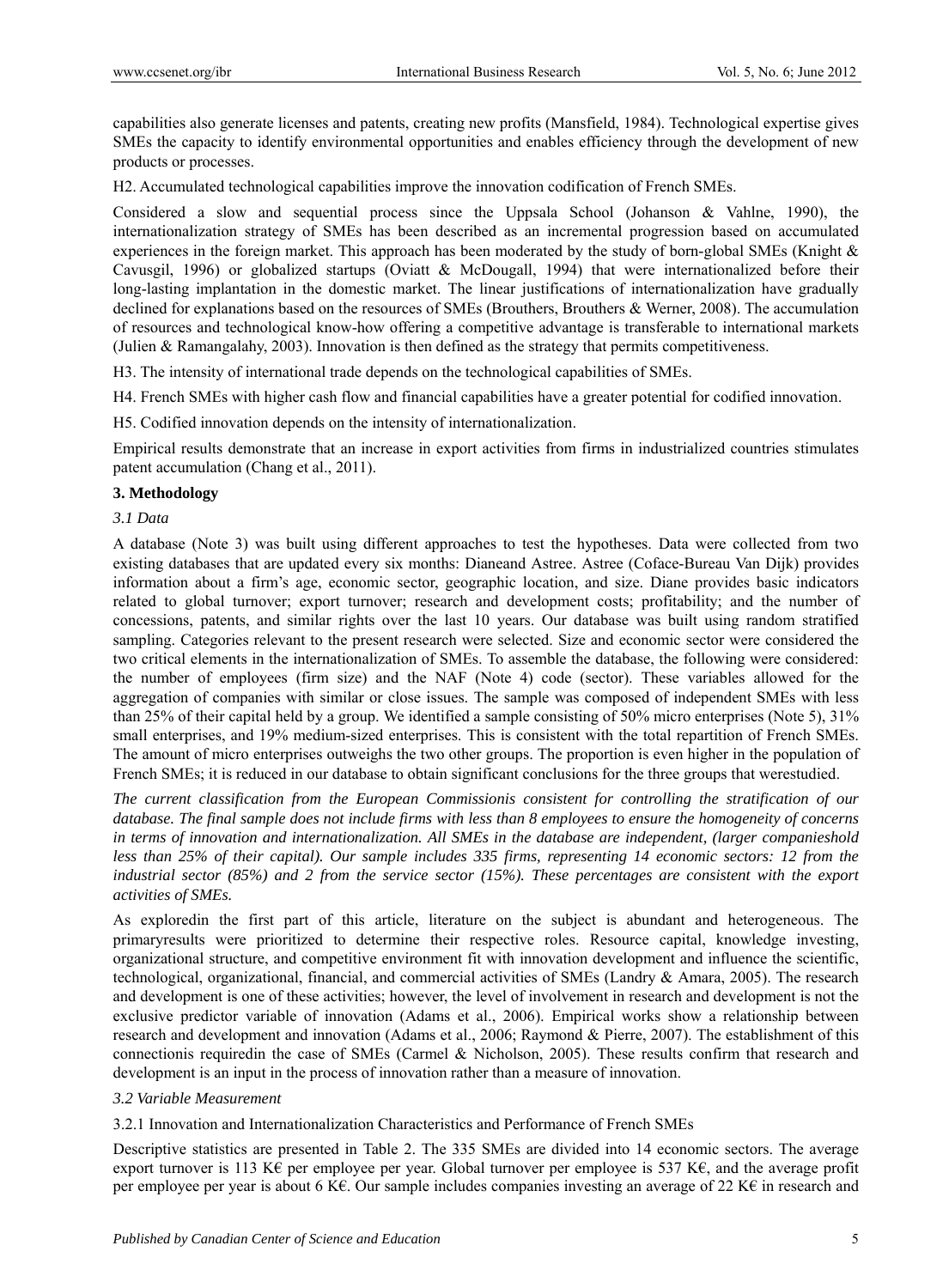development per employee per year. Patents provide 21 K€ per year per employee with an average size of 28 employees.

H1. A mixed innovation-internationalization strategy allows for a higher growth potential for French SMEs.

To understand the connections between internationalization and codified innovation in French SMEs, the growth strategies classification introduced in part 1 was used. Codified innovation refers to all technological capabilities listed, codified, and legally identified through patents and concessions.

#### Insert Table 2 Here

3.2.2 Impact of Technological Capabilities on Innovation and Internationalization Variables

Codified innovation is the result of a process that starts with the generation or acquisition of ideas and ends with the implementation of these new concepts. In this research, the intensity of concessions, patents, and similar rights (Note 6) is a measure of the innovation level. The research focus on quantifying codified innovation. The variable of concessions is composed of a ratio relative to the size of the SME. This method allows the neutralization of the company size in the empirical findings. Export turnover is a measure of a firm's internationalization intensification. The empirical results of Solomon and Shaver (2005) establish that exportation is the main internationalization strategy. The export turnover variable is measured as an average ratio using the size of an SME. International financial crises tend to increase the financial constraintson SMEs. Measures from a sample of companies from 16 industrialized or emerging countries show that financial constraints are an obstacle to the growth of SMEs (Aghion, Fally & Scarpetta, 2007).

Financial profit or loss variables indicate specific financial conditions to ensure the profitability of international or innovation activities. SMEs might benefit from a higher internal financing capacity (through cash earnings). A financial lever provides greater investment capacity.

The variable of turnover (Note 7) indicates connections between the financial performance of SMEs and internationalization and innovation strategies. Turnover is a significant lever for better internal financing capacity. Is there a required critical size for internationalization or innovation? Does the issue of critical size developed by Kalika (1995) apply to export activities? SMEs in the database consist of 8 to 249 employees, with an average of 28 employees. The study of the size of SMEs responds to the questions above. Previous works show diverse conclusions concerning the connections between research and development and innovation. Although research and development does not always lead to a higher level of product innovation, the accumulated knowledge promotes positive externalities in terms of innovation (Brouwer & Kleinknecht, 1996). The intensity of technological resources in SMEs represents a strategic potentialforlong-term growth; it also provides a competitive advantage in terms of new market opportunities.

#### *3.3 Method*

In order to assess the contribution and relative importance of the various determinants, multivariate analysis was conducted. The Tobit model allowed us to assess the common levers of codified innovation and internationalization. We focused on the connections between the power of the independent variables to explain export intensity and the intensity of concessions, patents, and similar rights. We preferred Tobit regression over the usual linear regression techniques (OLS) because of the nature of the dependent variables, both of which are limited dependent variables. OLS assumptions of linearity may be violated and estimationscould give rise to biased results (Maddala, 1983). Wooldridge (2002) considersthe interval of those variables extremely restrained. Indeed, in the present sample, a portion of the SMEs have no export activities or no concessions, patents, and similar rights income; 83% have export activities, and 73% have revenue related to concessions, patents, and similar rights. One of the main issues in estimating the levers of our dependent variable is that there may have been selectivity bias if only firms with positive international and innovation activities were included. The Tobit model enables the analysis of a null, dependent variable when SMEs have no revenue related to concessions, patents, and similar rights and/or no export turnover. The model enables a study of the decision about whether or not to export and/or innovate and the level of exportation and innovation.

The Tobit model is expressed using the following equation:

$$
y_{it}^{*} = \gamma + \delta_{t} + \beta X_{it-1} + u_{it} \qquad \text{i=1, 2, 3...N; t=1, 2, 3...T}
$$

$$
u_{it} = v_{i} + \varepsilon_{it}
$$

$$
y_{it} = \begin{cases} y_{it}^{*} & \text{si } \quad y_{it}^{*} > 0\\ 0 & \text{siautrement} \end{cases}
$$

Various Tobit regression models using our database were conducted through STATA.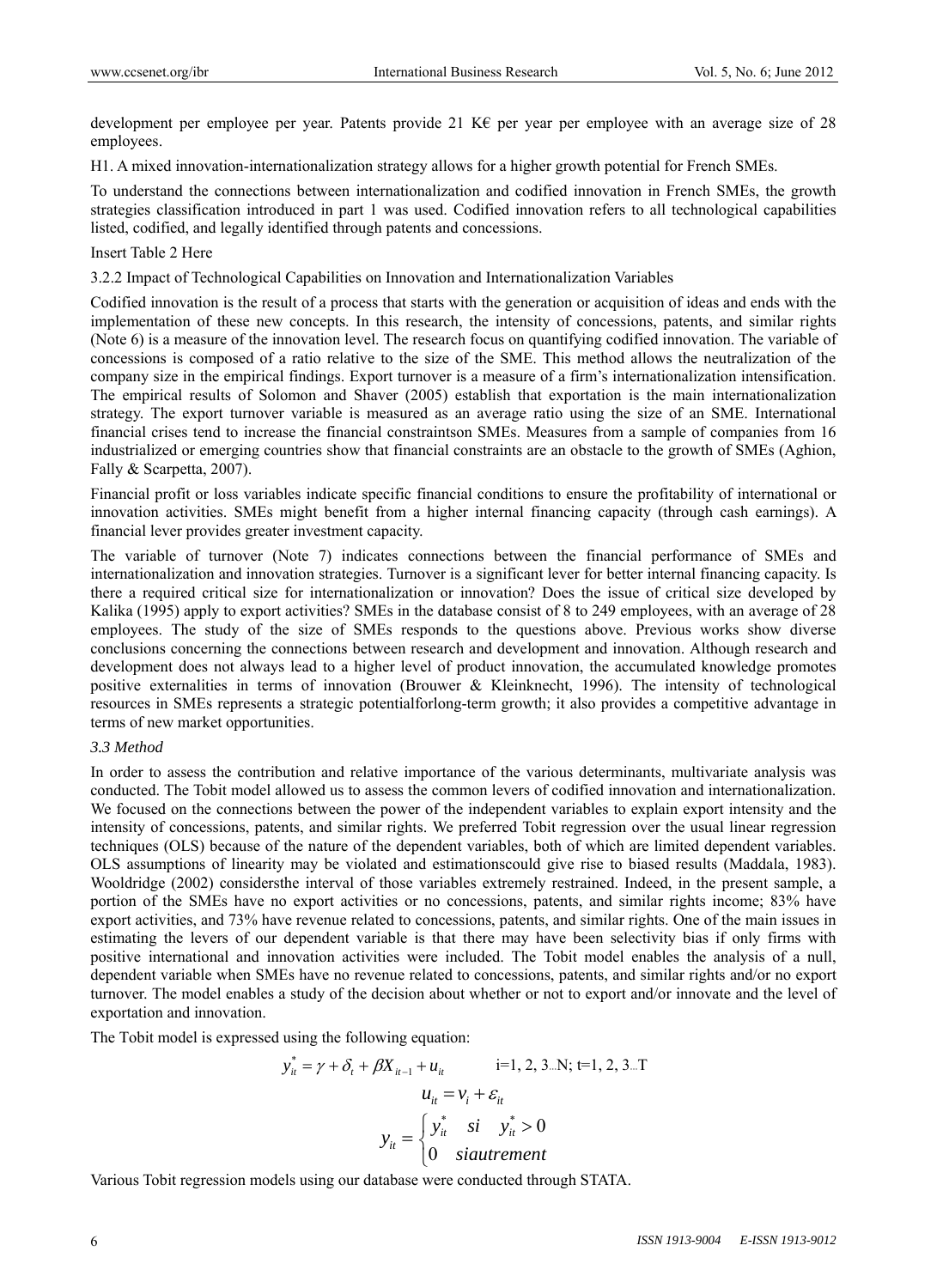#### **4. Results**

#### *4.1 Hypothesis Testing*

Table 3 reports the results of the first hypothesis.

#### Insert Figure 1 Here

Two groups are captured (Figure 1) in the database: international innovators and international duplicators. The group of innovators (Kyläheiko et al., 2011) earns more than 81% (Note 8) of its sales abroad, and 70% of its turnover comes from codified innovations (Note 9). The machines and engineering service sectors are the most valuable sectors represented (55% and 17% of SMEs, respectively). This group is mainly composed of larger firms (25 employees in average) with a 50% turnover growth rate and 48% export growth from 2008 to 2009. In 2009, the average profit per employee in this group was 11.2 K€. International innovators invest an average of 39K€ per employee (Note 10) per year in research and development.

The second group is composed of international duplicators. The SMEs in this cluster are intensively internationalized (more than 77% of their sales are realized abroad) and barely 3% of their turnover isrelated tocodified innovations. International duplicators belong primarily to the tertiary sector. More than 20% of company activities are related to plastics engineering. Mainly composed of small businesses (an average of 14 employees), the turnover growth rate of this group is less than 35%, and the export turnover growth rate is about 39% (2009). The average budget for research and development in this group is 14 K€ per employee. According to our findings, SMEs in this group have an average profit of 19 K€ per employee, which is greater than in the innovator cluster.

#### Insert Table 3 Here

The performance gaps in the two groups in our study aresignificant. The turnover growth of French internationalized SMEs is about 1.5 times higher than that in the innovators cluster. The same group also benefits from higher export growth than the duplicators.

Table 4 introduces the results related to hypotheses 2, 3, and 4.

These results illustrate several positive and statistically significant correlations between export intensity, codified innovation, and some of the levers tested in our regression model. Diagnostic tests for multicollinearity were executed, and no multicollinearity issues were identified. Table 4 reports the results of the Tobit regression models, identifying common levers of export and innovation intensity. The specified models are statistically correct and the validity of results can be assumed (Tables 5 and 6).

#### Insert Table 4 Here

The results shown in Table 4 confirm strong correlations between technological resources, codified innovation, and internationalization.

Tests show that codified innovation is stimulated by financial performance (turnover), the size of the SME, and the cash earnings level of the firm. The 20% most innovative SMEs in this sample (80% of their global earnings were realized through innovation) show a 6% higher financial performance level than other firms. This lever is significant in terms of innovation development. Efficient SMEs in our database do not benefit from the strong development of codified innovation. Efficient companies do not necessarily have consequent codified innovation. Within the last 10 years, the most innovative firms have spent 11.34% of their turnover on research and development activities compared to 9.45% for the rest of the SMEs in our sample. Minor dispersion in terms of technological resource development between the different categories of SMEs illustrates the low proportion of the budget that is invested in this strategy. This observation also concernsthe most dynamic 20% of firms in terms of codified innovation and the most internationalized 20% of the SMEs of our sample. Less than 2% of the turnover was invested in the accumulation of technological resources within the last 10 years. The size of an SME has a major effecton codified innovation development. The most innovative SMEs have an average of 24 employees compared to 28 for the other firmsinthe database. The net margin of the most innovative SMEs is about 2% (Note 11) in contrast to3% in other firms.

To finish the interpretation of the outcomes, a discussion of thenon-determinant variables will continue. Export intensification does not present a direct connection with codified innovation. The conclusions are similar for financial performance, size, and cash-earning capacity; however, none of those variables showed a direct correlation with internationalization intensification.

#### *4.2 Discussion*

Insert Table 7 Here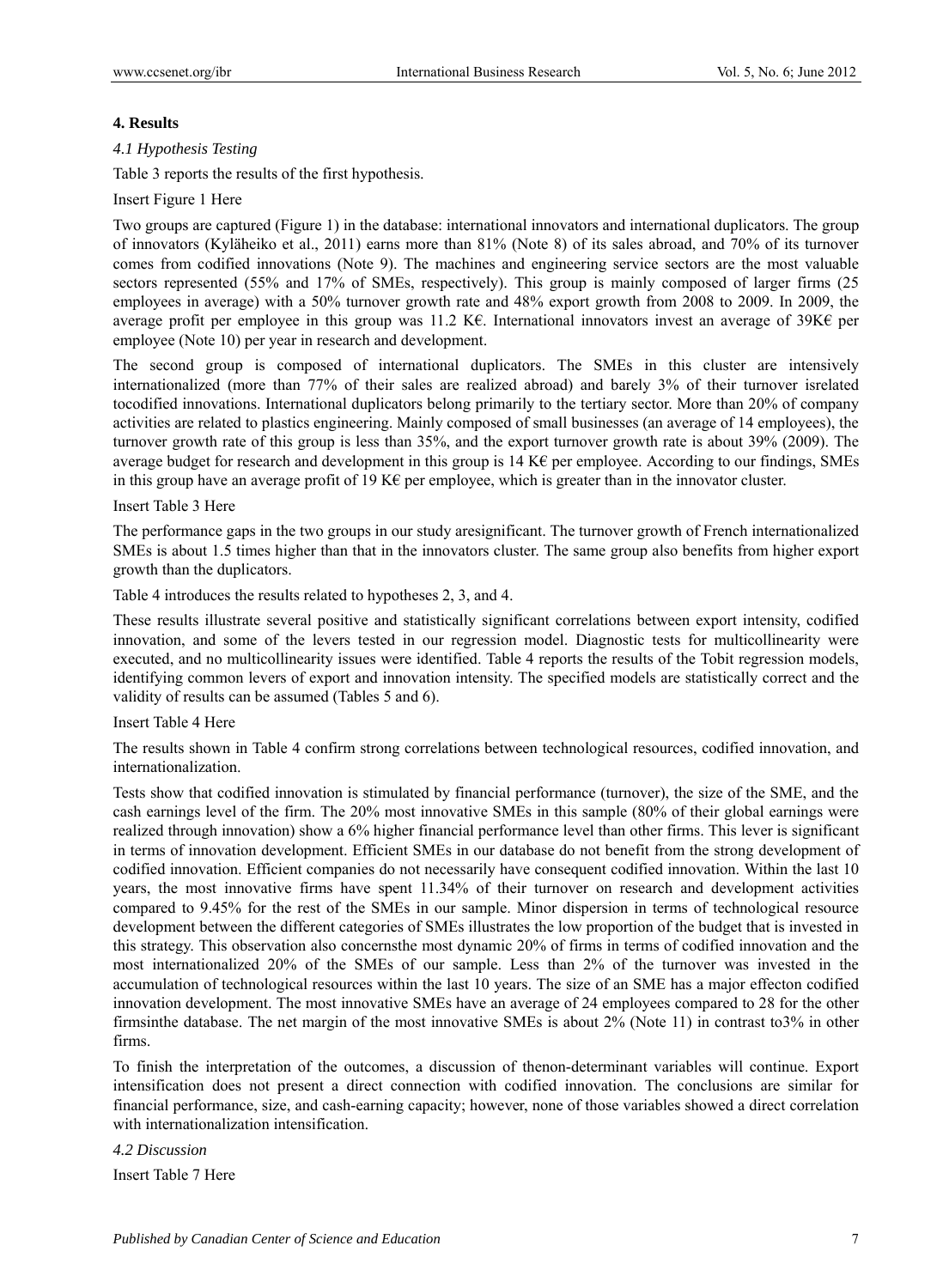The overall aim of this research was to combine empirical reasoning on internationalization and innovation. The two clusters of French internationalized SMEs (innovators and duplicators) indicate that overall growth performance is optimized in internationalization combined with codified innovation (hypothesis 1). This work clarifies the results of Aw et al. (2011) and Giovanetti et al. (2011) through observing the influence of innovation codification. We add to previous research by illustrating that a combined strategy approach is valuable for the competitiveness of a firm. Whereas previous results have focused on innovation or internationalization as single strategies, this conclusion leads to a more complete understanding of SME exporting and the knowledge codification process. Hence the research contributes to prior research that found that internationalization and innovation have a positive impact on company's growth. We add to this literature by demonstrating that a combination of export activities and innovation codification is highly valuable for French SMEs.

Significant conclusions were obtained by studying the determinants common to innovation and internationalization intensification. The connection between the two strategies is too often perceived as antagonistic by prior research. The facilitating effect of technological resources on internationalization and innovation is important (hypotheses 2 and 3). Our results contribute to those of Mansfield; the accumulation of research and development activities offers conditions essential to the production of patents as well as to the development of exportation. The conclusions of Julien and Ramangalahyare also confirmed for French SMEs. Financial resources are key levers of codified innovation (hypothesis 4). By internationalizing their business, French SMEs avoid financial barriers restraining their innovation processes.

We also found that the intensification of the internationalization of French SMEs weakly influences codified innovation (hypothesis 5). Interestingly, we detected no evidence of a direct connection between codified innovations and export activities. This may be due to the fact that research and development is the junction between the two strategies. These results confirm those from previous research. Girma et al. (2008) emphasized that experience in exportation does not support the innovation capacity of British companies.

The present paper focused on codified innovation. Although it is difficult to measure, non-codified innovation in SMEs could be assessed for growth potential. Future research may be encouraged to analyze theinteractions between technological resources and codified innovation in more detail. Moreover, connections between entrepreneurial characteristics, modernization of the company, and its geographical development should also be examined.

#### **5. Concluding Remarks**

Toward a public support merger for innovation and internationalization of SMEs.

This study sheds light on the connections between technological resources, innovation (codification), and internationalization. The results allowed for a better adaptation of public innovation and export policies, which are separated and individually managed. Mergingand coordinating geographical and technological development support in SMEs improves competitiveness. By dividing them into two public policies, synergy through technological resources is not attainable for SMEs. The French Employment Orientation Council has identified more than 2500 different support policies that have a strong lack of accuracy. A study conducted by ANVAR (Note 12) (a French organization for the improvement of innovation in SMEs) in 2001 reported that 39% of financial support, such as repayable advances, led to failure. Support incodifying the existing innovations in SMEs will sustain the internationalization strategy as a result of the transferability of knowledge. This might be due to innovative products, but it could also be due to the codification of the process (organizational, etc.). Cultural and cognitive distances in geographical development processes are controlled by readable and transferable languages. The risk of decline in technological resources from penetrating new markets and facing new competitors is decreased by the legal codification of process and product innovation. The advancement of research and development activitiesin SMEs creates more patents than in large firms (Schwalbach & Zimmerman, 1991). Despite a greater number of SMEs being granting patents, fewer applications are received from SMEs than from large businesses; nearly 20% of patent applications come from SMEs, compared to 60% from larger businesses. On average, SMEs file about 1.3 patent applications per year as opposed to 8.4 filings from large companies. Critical size and financial capacity explain these discrepancies. Firms should pay 5,000 Euros for a patent in France and 50,000 for international protection, and they must pay maintenance fees each year. The organizational informality of SMEs slows down the innovation codification process.

Our results provide substantial information to orient French SME managers into dynamic endogenous strategy development for internationalization and innovation. In order to implement these strategies and to improve resource allocation, managers should intensify their research and development activities. Our study is limited to French SMEs. We have no reason to assume that firms from other areas have different approaches to innovation and internationalization; therefore, we cannot generalize our results to other countries. As is the case for most empirical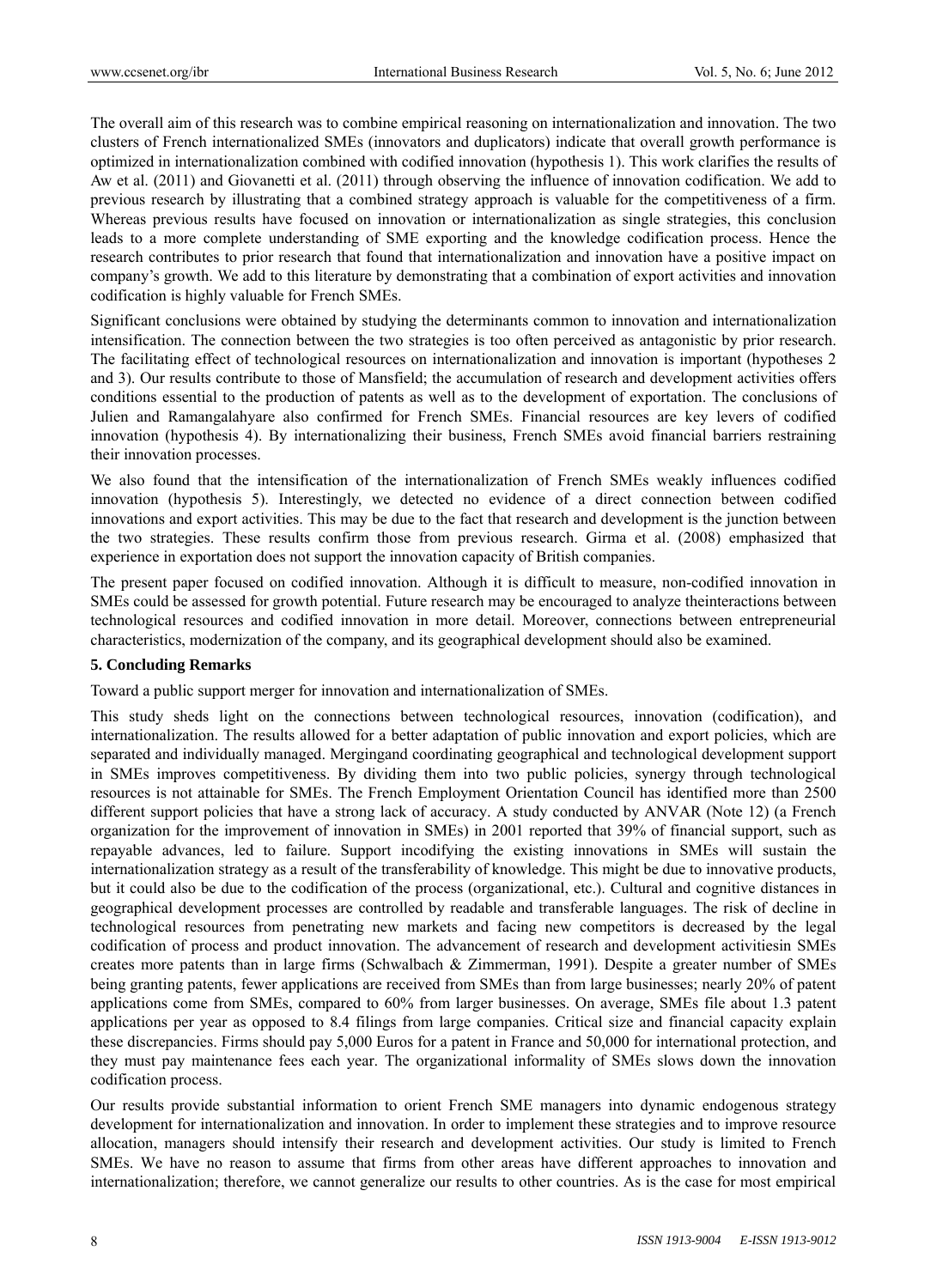investigations, our study faces limitations. Due to the heterogeneity of the issues encountered, research on SMEs is a challenging exercise. The diversity of small business presents major barriers to the analysis of common developments. Construction of databases should go through rigorous methodologies to avoid bias related to significant disparities. By observing the results of empirical tests, we conclude, however, that some issues remain perfectly similar. The observation of research and development activities presents unique difficulties. These types of activities are not often formalized or centralized in SMEs; it is, therefore, difficult to quantify and observe them (Adams et al., 2006).

The data collected werestudied for periods covering several years, until 2009. Despite an evolving economic environment over the past three years, the mechanisms emphasized in the results are transferable to the actual environment of French SMEs.

## **References**

Adams, R., Bessant, J., & Phelps, R. (2006). Innovation management measurement: A review. *International Journal of Management Reviews, 8*(1), 21-47. http://dx.doi.org/10.1111/j.1468-2370.2006.00119.x

Allocca, M. A., & Kessler, E. H. (2006). Innovation Speed in Small and Medium-Sized Enterprises. *Creativity and Innovation Management, 15*(3), 279-295. http://dx.doi.org/10.1111/j.1467-8691.2006.00389.x

Amara, N., & Landry, R. (2005). Sources of information as determinants of novelty of innovation in manufacturing firms: evidencefrom 1999 statistics Canada innovation survey. *Technovation, 25*(3), 245-259. http://dx.doi.org/10.1016/S0166-4972(03)00113-5

Ansoff, I. H. (1965). *Corporatestrategy*. New York: McGraw Hill.

Bell, J. (1997). A comparative study of the export problems of small computer software exporters in Finland, Ireland and Norway. *International Business Review, 6*(6), 585-604. http://dx.doi.org/10.1016/S0969-5931(97)00033-4

Brock, D. M., & Jaffe, T. (2008). International diversification and performance: The mediating role of implementation. *International Business Review, 17*(5), 600-615. http://dx.doi.org/10.1016/j.ibusrev.2008.07.003

Brouthers, K. D., Brouthers, L. E., & Werner, S. (2008). Resource-Based Advantages in an International Context. *Journal of Management, 34*(2), 189-217. http://dx.doi.org/10.1177/0149206307312508

Burns, T., & Stalker, G. M. (1961). *The Management of Innovation*. Londres: Tavistock Publications Ltd.

Carmel, E., & Nicholson, B. (2005). Small firms and offshore software outsourcing: High transaction costs and their mitigation. *Journal of Global Information Management, 13*(3), 33-54. http://dx.doi.org/10.4018/jgim.2005070103

Cassiman, B., & Golovko, E. (2010). Innovation and internationalizationthrough exports. *Journal of International Business Studies, 42*, 56-75. http://dx.doi.org/10.1057/jibs.2010.36

Cefis, E., & Marsili, O. (2006). Survivor: The Role of Innovation in Firm's Survival. *Research Policy, 35*(5), 626-641. http://dx.doi.org/10.1016/j.respol.2006.02.006

Craig, C. S., & Douglas, S. P. (1996). Developingstrategies for global markets: An evolutionaryperspective. *Columbia Journal of World Business, 31*(1), 70-81. http://dx.doi.org/10.1016/S0022-5428(96)90008-3

de Jong, J. P. J., & Vermeulen, P. A. M. (2006). Determinants of Product Innovation in Small Firms. *International Small Business Journal, 24*(6), 587-609. http://dx.doi.org/10.1177/0266242606069268

Dodgson, M. (2000). *The Management of Technological Innovation*. Oxford: Oxford UniversityPress.

European Commission. (2007). *Supporting the Internationalisation of SMEs. Report Final of the Expert Group*. Brussels, Belgium: European Commission, Enterprise and Industry Directorate General, Entrepreneurship Unit.

European Network for SME Research (ENSR). (2003). *Observatory of European SMEs. Internationalisation of*  **SMEs**. Luxembourg: Office for Official Publications of the EuropeanCommunities.

Gabrielsson, M., Sasi, V., & Darling, J. (2004). Finance strategies of rapidly-growing Finnish SMEs: Born Internationals and Born Globals. *European Business Review, 16*(6), 590-604. http://dx.doi.org/10.1108/09555340410565413

Grasley, R. H., & Scott, D. S. (1979). Innovators, Entrepreneurs and the Canadian Scene. In D. S. Scott and R. M. Blair (dir.), *The Technical Entrepreneur*. Victoria, C.B.: PressPorcépicLtée.

Handfield, R. B., Ragatz, G. L., Petersen, K. J., & Monczka, R. M. (1999). InvolvingSuppliers in New Product Development. *California Management Review, 42*(1), 59-82.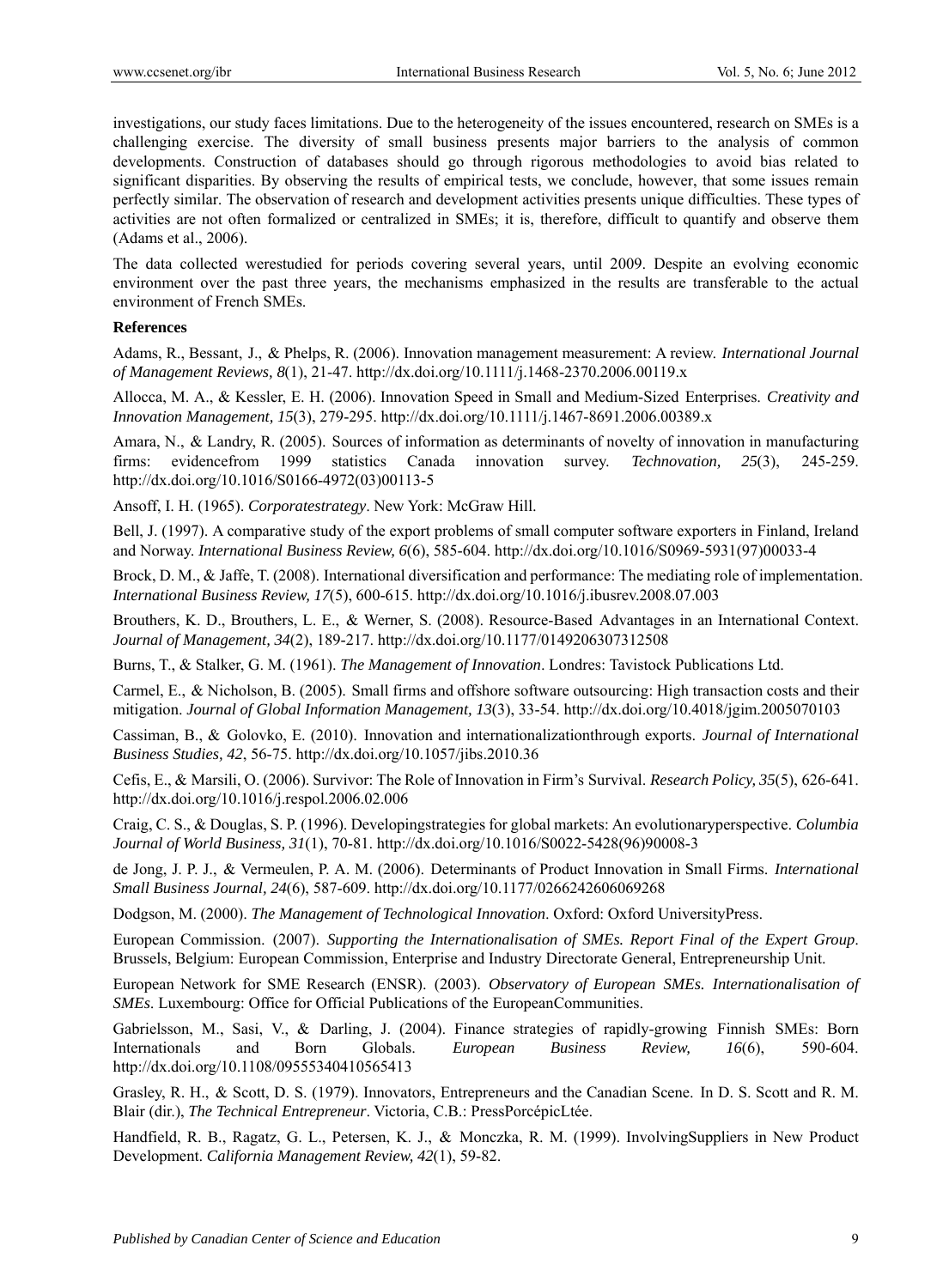Hitt, M. A., Hoskisson, R. E., & Ireland, R. D. (1994). A mid-range theory of the interactive effects of international and product diversification on innovation and performance. *Journal of Management, 20*(2), 297-326. http://dx.doi.org/10.1177/014920639402000203

Hitt, M. A., Hoskisson, R. E., & Kim, H. (1997). International diversification: Effects on innovation and firm performance in product-diversified firms. *The Academy of Management Journal, 40*(4), 767-798. http://dx.doi.org/10.2307/256948

Johanson, J., & Vahlne, J. E. (1990). The Mechanism of Internationalisation. *International Marketing Review, 7*(4), 11-24. http://dx.doi.org/10.1108/02651339010137414

Johanson, J., & Vahlne, J.-E. (1977). The internationalization process of the firm: A model of knowledgedevelopment and increasing foreign market commitments. *Journal of International Business Studies, 8*(1), 23-32. http://dx.doi.org/10.1057/palgrave.jibs.8490676

Julien, P. A., & Ramangalahy, C. (2003). Competitive strategy and performance of exporting SMEs: An empirical investigation of the impact of their export information search and competencies. *Entrepreneurship Theory and Practice Spring, 27*(3), 227-245.

Julien, P.-A., & Carrier, C. (2002). Innovation et PME. In P.-A. Julien (dir.), *Les PME: Bilan et perspectives* (3rd ed.). Cap-Rouge (Québec): Presses Inter-Universitaires.

Kafouros, M., Buckley, P. J., Sharp, J. A., & Wang, C. (2008). The role of internationalization in explaining innovation performance. *Technovation, 28*(1-2), 63-74. http://dx.doi.org/10.1016/j.technovation.2007.07.009

Khan, A. M., & Manopichetwattana, V. (1989). Innovative and non-innovative small firms: Types and charact. *Management Science, 35*(5), 597-606. http://dx.doi.org/10.1287/mnsc.35.5.597

Kickul, J., & Gundry, L. K. (2002). Prospecting for strategic advantage: The proactive entrepreneurial personality and small firm innovation. *Journal of Small Business Management, 40*(2), 85-97. http://dx.doi.org/10.1111/1540-627X.00042

Knight, G. A., & Cavusgil, S. (1996). The Born Global Firm: A Challenge to Traditional Internationalization Theory. *Advances in International Marketing, 8*.

Kyläheiko, K., Jantunen, A., Puumalaine, K., Saarenketo, S., & Tuppura, A. (2011). Innovation and internationalization as growthstrategies: The role of technological capabilities and appropriability. *International Business Review, 20*(5), 508-520. http://dx.doi.org/10.1016/j.ibusrev.2010.09.004

Li, J., & Rugman, A. (2007). Real options and the theory of foreign direct investment. *International Business Review, 16*(6), 687-712. http://dx.doi.org/10.1016/j.ibusrev.2007.08.004

Löfsten, H., & Lindelöf, P. (2002). Science Parks and the growth of new technology-basedfirms academic-industrylink, innovation and markets. *Research Policy, 31*(6).

Maddala, G. S. (1983). *Limited-dependant and qualitive variables in econometrics*. Cambridge: UniversityPress.

Mansfield, E. (1984). R&D and innovation: Someempiricalfindings. In Z. Griliches (Ed.), *R&D, patents, and productivity* (pp. 127-148). Chicago: University of Chicago Press.

Miles, R. E., & Snow, C. C. (1978). *Organizational strategy, structure, and process*. New-York: McGraw-Hill.

Narula, R., & Hagedoorn, J. (1999). Innovating through strategic alliances: Movingtowards international partnerships and contractual agreements. *Technovation, 19*(5), 283-294. http://dx.doi.org/10.1016/S0166-4972(98)00127-8

Oakey, R. P., Rothwell, R., & Cooper, S. Y. (1988). *The Management of Innovation in High Technology Small Firms*. New-York: Quorum Books.

Oviatt, B. M., & McDougall, P. P. (1994). Toward A Theory of International New Ventures. *Journal of International Business Studies, 25*, 45-64. http://dx.doi.org/10.1057/palgrave.jibs.8490193

Özçelik, E., & Taymaz, E. (2004). Does innovativeness matter for international competitiveness in developing countries?: The Case of Turkish Manufacturing Industries. *Research Policy, 33*(3), 409-424. http://dx.doi.org/10.1016/j.respol.2003.09.011

Pearce, R., & Papanastassiou, M. (2006). To 'almostsee the world': Hierarchy and strategy in Hymer's view of the multinational. *International Business Review, 15*(2), 151-165. http://dx.doi.org/10.1016/j.ibusrev.2005.07.005

Raymond, L., & St-Pierre, J. (2007). La R&D en tant que déterminant de l'innovation dans les PME: Essai de clarification empirique. *5e Congrès de l'Académie de l'Entrepreneuriat*.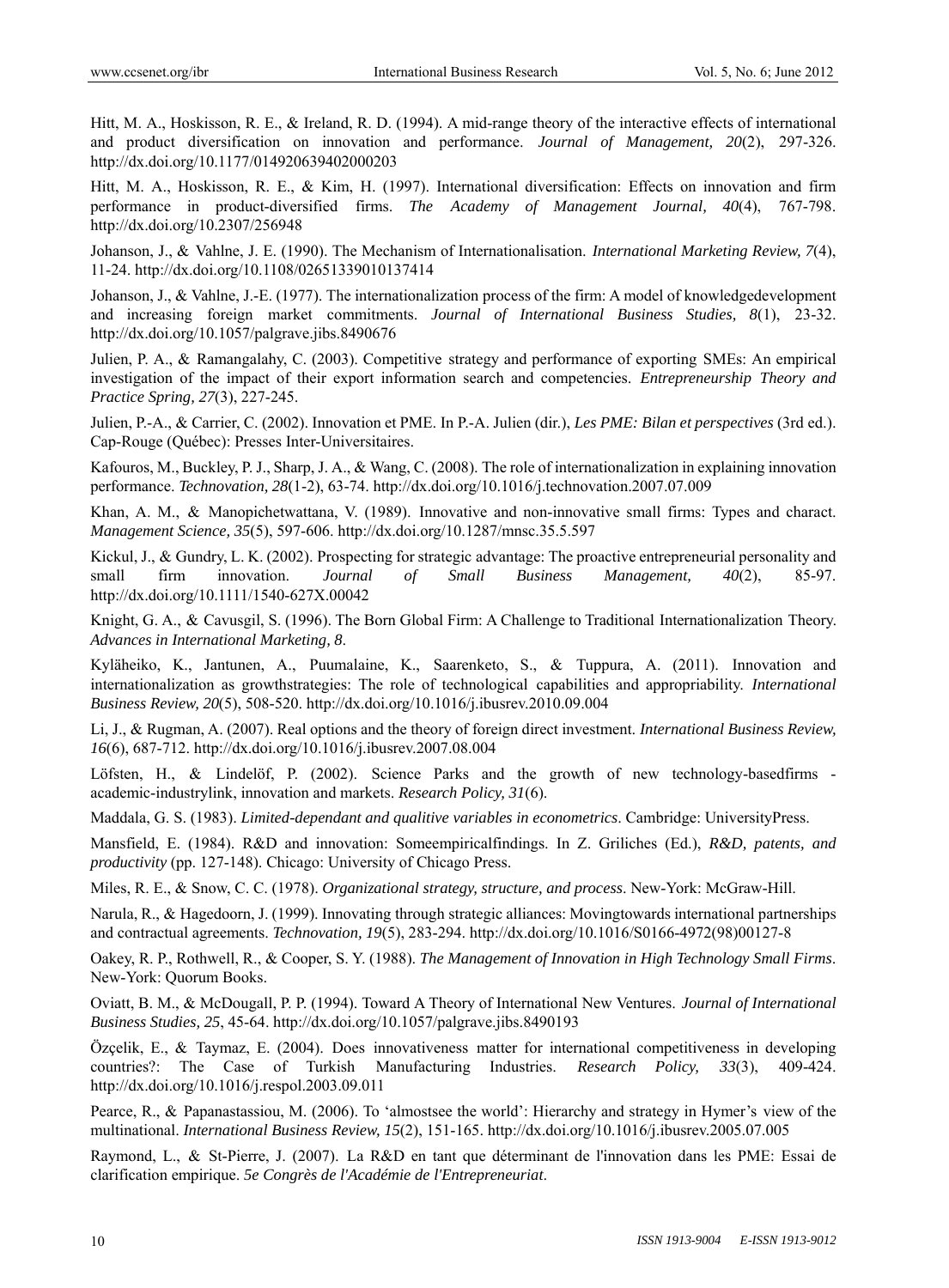Ripolles Melia, M., Blesa Pérez, A., & Roig Dobon, S. (2010). The influence of innovation orientation on the internationalization of SME's in the service sector. *The Service Industries Journal, 30*(5), 777-791.

Root-Bernstein, R. (2003). Problem Generation and Innovation. In L. V. Shavinina (dir.), *The International Handbook on Innovation*. Oxford: Elsevier Science Ltée. http://dx.doi.org/10.1016/B978-008044198-6/50012-7

Rothwell, R., & Zegveld, W. (1982). *Innovation and the Small and Medium Sized Firm*. Londres: Frances Pinter.

Saren, M. (1990). Determinants, Processes and Strategies of Technological Innovation: Towards an Interactive Pardigm. In R. Loveridge and M. Pitt (dir.), *The Strategic Management of Technological Innovation*. Chichester: John Wiley & Sons.

Scherer, F. M. (1991). Changing perspectives on the firm size problem. In Z. J. Acs and D. B. Audretsch (dir.), *Innovation and Technological Change: An International Comparison*. Ann Arbor, MI: University of Michigan Press.

Schwalbach, J., & Klaus, F. Z. (1991). A Poisson Model of Patenting and Firm Structure in Germany. In Zoltan J. Acs and David B. Audretsch, ds. (Eds.), *Innovation and Technological Change: An International Comparison*. Ann Arbor: University o Michigan Press.

St-Pierre, J., & Mathieu, C. (2003). L'innovation de produit chez les PME manufacturières: organisation, facteur de succès et performance, Rapport de recherche. *Ministère des Finances*, de l'Économie et de la Recherche, Trois-Rivières.

Strebel, P. (1987). Organizing for Innovation Over an Industry Cycle. *Strategic Management Journal, 8*(2), 117-124. http://dx.doi.org/10.1002/smj.4250080203

Teece, D. J. (1986). Profiting from technological innovation: Implications for integration, collaboration, licensing, and public policy. *Research Policy, 15*(6), 285-305. http://dx.doi.org/10.1016/0048-7333(86)90027-2

Tiwari, R., & Buse, S. (2007). Barriers to Innovation in SMEs: Can the Internationalization of R&D Mitigate Their Effects? *First European Conference on Knowledge for Growth: Role and Dynamics of Corporate R&D - CONCORD 2007*, October 8-9, Seville, Spain.

Webster, E. (2004). Firms' Decisions to Innovate and Innovation Routines. Melbourne: Melbourne Institute of Applied Economic and Social Research - The University of Melbourne. *WorkingPaper* no. 5/03. Access on March 19, 2007. http://www.melbourneinstitute.com/wp/wp2003n05.pdf.

Wolff, J. A., & Pett, T. L. (2006). Small-Firm Performance: Modeling the Role of Product and Process Improvements. *Journal of Small Business Management, 44*(2), 268-284. http://dx.doi.org/10.1111/j.1540-627X.2006.00167.x

Woolgar, S., Gomes, P., Vaux, J., Ezingeard, J.-N., & Grieve, R. (1998). Abilities and competenciesrequired, particularly by smallfirms, to identify and acquire new technology. *Technovation, 18*(8-9), 575-584. http://dx.doi.org/10.1016/S0166-4972(98)00049-2

Yap, C. M., & Souder, W. E. (1994). Factors influencing new product success and failure in small entrepreneurial high-technology electronics firms. *Journal of Product Innovation Management, 11*(5), 418-432. http://dx.doi.org/10.1016/0737-6782(94)90030-2

Yeaple, R. N. (1992). Why are small R&D organizations more productive? *IEEE Transactions on Engineering Management, 39*(4), 322-346.

## **Notes**

Note 1. Confédération générale du patronat des petites et moyennes entreprises.

Note 2. Petite et moyenne entreprise.

Note 3. Database was compiled in Excel in order to be analyzed in STATA.

Note 4. Nomenclature d'activitéfrançaise.

Note 5. Micro enterprises are included in the database because they have similar concerns to small companies in terms of internationalization. A test of the "firm size" factor has not highlighted this factor as a determinant for internationalization.

Note 6. Concessions, patents, and similar rights in K€, 2009.

Note 7. Net turnover, 2009.

Note 8. Proportion of the export turnover in the global turnover, 2009.

Note 9. Proportion of concessions, patents, and similar rights in K $\epsilon$  in the global turnover, 2009.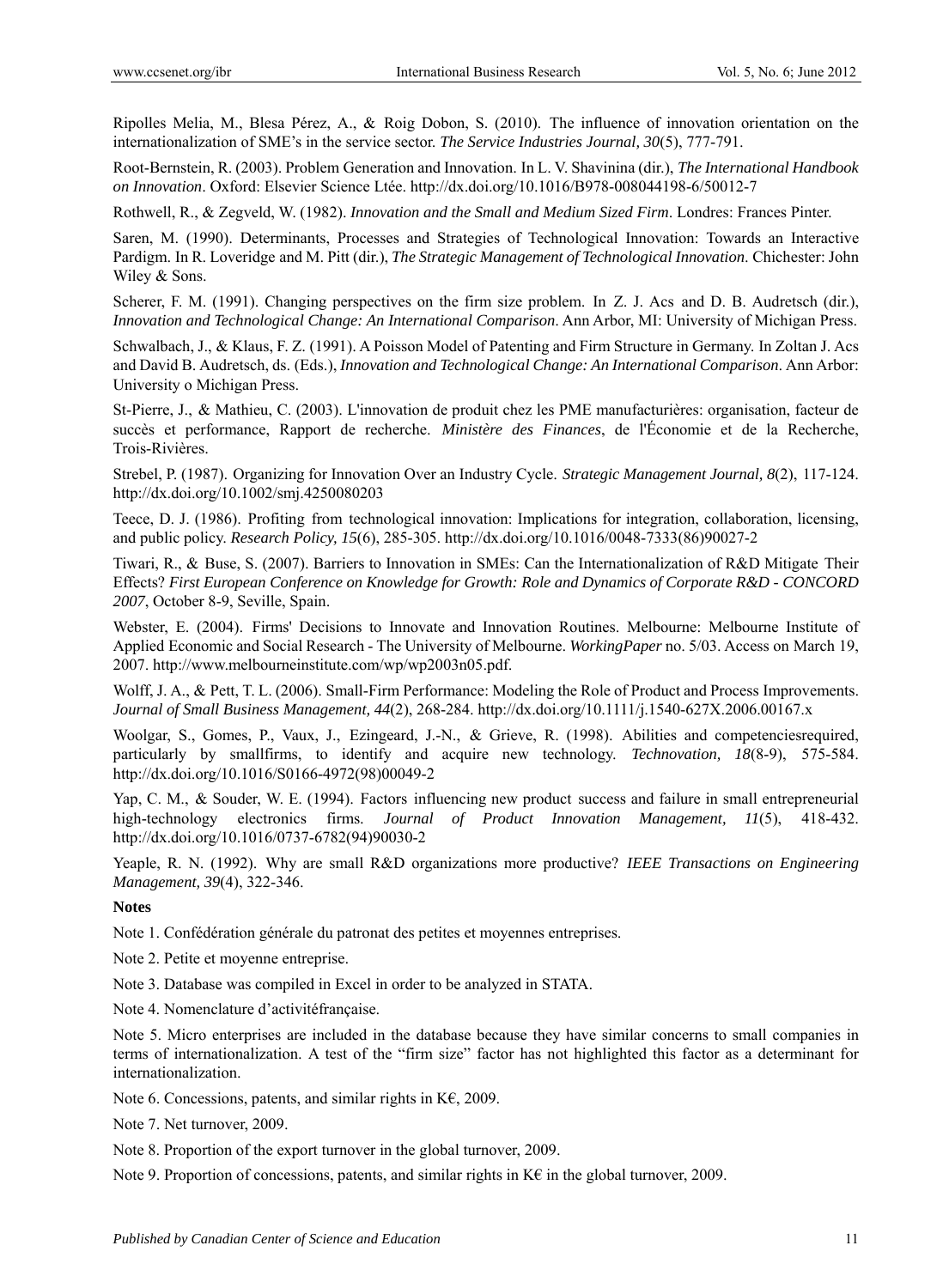Note 10. Research and development budget of the last 10 years are observed.

Note 11. Net income / turnover = net margin.

Note 12. Agencenationale de valorisation de la recherché.

## Table 1. Growth strategy classifications

| Growth strategy    | National development | International development |
|--------------------|----------------------|---------------------------|
| Innovation         | National innovators  | International innovators  |
| <b>Duplication</b> | National duplicators | International duplicators |

# Table 2. Descriptive statistics

|                                          | N   | Mean  | Min    | Max  |
|------------------------------------------|-----|-------|--------|------|
| Export turnover                          | 335 | 113   |        | 2987 |
| Financial performance                    | 335 | 253   | 33     | 6355 |
| Technological resources                  | 335 | 22,88 | 0      | 1648 |
| Concessions, patents, and similar rights | 335 | 21    |        | 845  |
| <b>Size</b>                              | 335 | 28    | 8      | 249  |
| Cash earnings                            | 335 | 5,88  | $-606$ | 168  |

# Table 3. Growth indicators in French internationalized SMEs

|                        | <b>Duplicators</b> | Innovators |
|------------------------|--------------------|------------|
| Annual turnover growth | 34%                | 50%        |
| Export growth          | 39%                | 48%        |

# Table 4. Common innovation and internationalization levers

|                                          | Internationalization |        | Codified innovation |        |
|------------------------------------------|----------------------|--------|---------------------|--------|
| Variable                                 | Coef.                | P >  t | Coef.               | P >  t |
| Financial performance                    | 0.4503348            | 0.000  | 2.576483            | 0.000  |
| Technological resources                  | 5.41064              | 0.000  | 1.035334            | 0.003  |
| <b>Size</b>                              | .2156484             | 0.019  | 2.287395            | 0.018  |
| Cash earnings                            | 0.367976             | 0.016  | 1.032995            | 0.000  |
| Concessions, patents, and similar rights | 0.3180558            | 0.019  | CAX<br>.5511148     | 0.000  |

# Table 5. Tobit regression - Codified innovation

| Tobit regression |                               |           |       |       |                      |          |  |
|------------------|-------------------------------|-----------|-------|-------|----------------------|----------|--|
|                  | Number of $obs = 335$         |           |       |       |                      |          |  |
|                  | LR chi $2(5) = 2427.84$       |           |       |       |                      |          |  |
|                  | Prob> chi $2 = 0.0000$        |           |       |       |                      |          |  |
|                  | Log likelihood $= -2148.9816$ |           |       |       |                      |          |  |
|                  | Pseudo $R2 = 0.3610$          |           |       |       |                      |          |  |
|                  |                               |           |       |       |                      |          |  |
| brev             | Coef.                         | Std. Err. | t     | P> t  | [95% Conf. Interval] |          |  |
| ca               | 2.576483                      | .1648187  | 15.63 | 0.000 | 2.252255             | 2.90071  |  |
| rd               | 1.035334                      | .347933   | 2.98  | 0.003 | .3508872             | 1.71978  |  |
| taille           | 2.287395                      | 1.293121  | 1.77  | 0.018 | $-.2564037$          | 4.831195 |  |
| bnf              | 1.032995                      | .0213541  | 48.37 | 0.000 | .9909897             | 1.075001 |  |

**STATA**